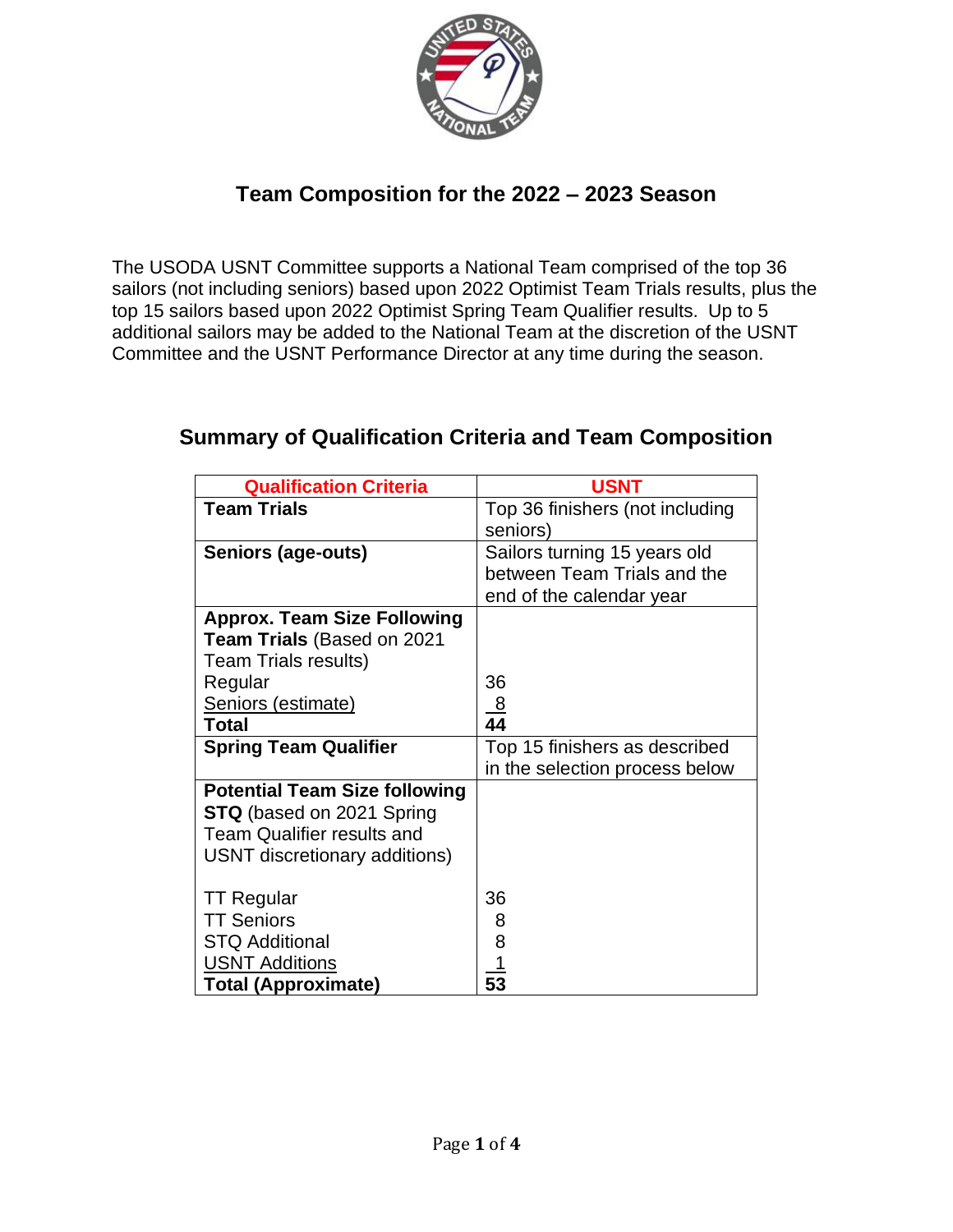

### **Selection Process for the 2022 – 2023 Season**

The top **36** finishers at the **2022 Optimist Team Trials** will be invited to join the National Team for the 2022-23 season.

- Sailors will be invited to join the teams based on the order of their finishes at Team Trials.
- Sailors will be required to accept or turn down the invitation to join the team and will be required to pay a membership fee of \$550 to accept their invitation.
- Only those sailors accepting invitations and paying their membership dues from among the top 36 finishers (not including age-outs) will be named to the National Team.
- Sailors turning 15 years old between Team Trials and the end of the calendar year (age-outs) who finish among the top 36 will be offered **Senior** spots on the teams, but these will not be counted towards the 36 allocated spots. Senior spots are available only after Team Trials and are not offered after the Spring Team Qualifier.
- So long as a sailor is eligible to compete in the Opti, he or she is eligible to hold a place on the team for all or part of the year.
- There will be no minimum number of sailors on the team. For example, if only 30 of the top 36 sailors decide to join the USNT after the 2022 Optimist Team Trials, then the team will remain at 30 sailors until the 2022 Optimist Spring Team Qualifier.
- Sailors who accept an invitation to the USNT will remain members of the team until the next Team Trials unless they become ineligible due to aging out as described above, disciplinary action or they choose to withdraw from the team.

Additional sailors will be invited to join the USNT based on the results of the **2022 Optimist Spring Team Qualifier**.

- Sailors finishing among the top 15 places at the Spring Team Qualifier who are not already members of the USNT will be invited to join the USNT.
- Sailors invited to join based upon the 2022 Optimist Spring Team Qualifier results will be required to pay a membership fee of \$450.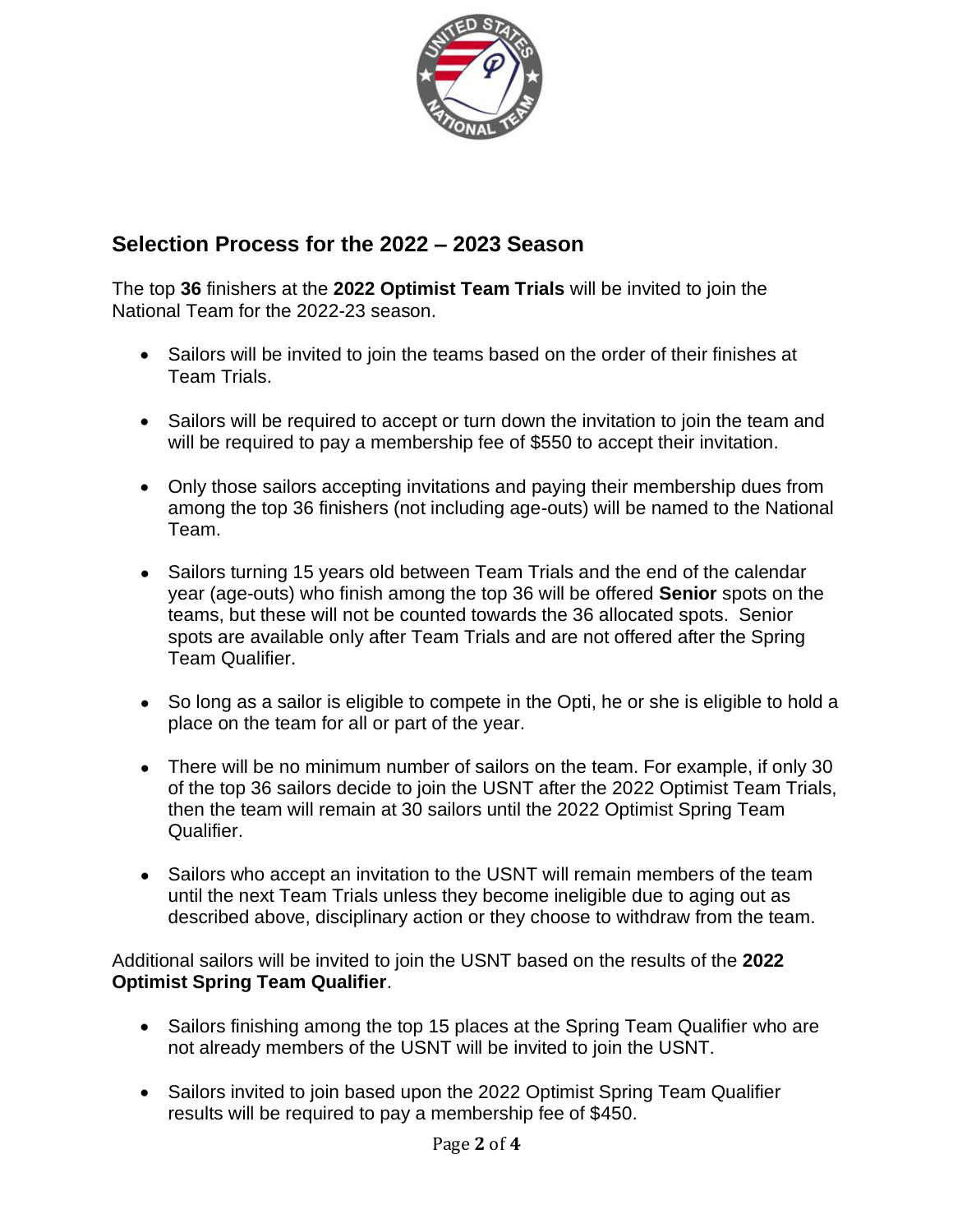

• Sailors who accept invitations and paying their membership dues after the 2022 Optimist Spring Team Qualifier will remain members of the USNT until the 2023 Optimist Team Trials.

In addition to spots designated for the USNT at Team Trials and at Spring Team Qualifier, the USNT Committee and the USNT Performance Director may, within their sole discretion, add up to five (5) sailors to the USNT at any time during the season. Such discretion will be reserved for sailors with special circumstances that may have prevented the sailor from competing and/or qualifying for an invitation at Team Trials or Spring Team Qualifier, but where the sailor has exhibited the high skill level otherwise required to qualify for invitation to the USNT. Sailors may not petition for special invitation. Any sailors invited to join the USNT during the season at the discretion of the USNT Committee and USNT Performance Director will be required to pay a membership fee of \$550.

### **Guest Sailors**

- Sailors who qualify for a summer or spring international team and who are not members of the USNT may be invited as guest sailors to one (1) USNT practice at the discretion of the USNT Committee and the USNT Performance Director. If a non-USNT sailor qualifies for both a summer regatta and spring regatta, the sailor may be invited to two (2) practices. The sailor will not become a member of the USNT, but he or she will have the opportunity to train with one or more coaches and fellow sailors from the international team of which he/she is a part.
- IODA teams may be linked to specific USNT practices. Head coaches of the international teams will lead these practices, and where possible, other coaches attending the international event will be invited to the practice as well. This will give coaches and sailors the opportunity to meet and work together prior to the international event.
- Additional guest sailors from the clubs hosting or coordinating the practices will be invited to each of the USNT practices. The number of guest sailors from the host club invited to a practice will depend on the size of the practice, with guest sailors not to make up more than 20% of the sailors attending the practice. The maximum number of guest sailors shall be five (5) from the host club.
- Guest sailors will pay a registration fee \$100 higher than the fee paid by USNT members.
- All guest sailors must be Team Trials Qualified in order to attend a practice, except for the first practice of the season (e.g., Kick-Off Practice in June).
- Guest sailors will not become members of the USNT.